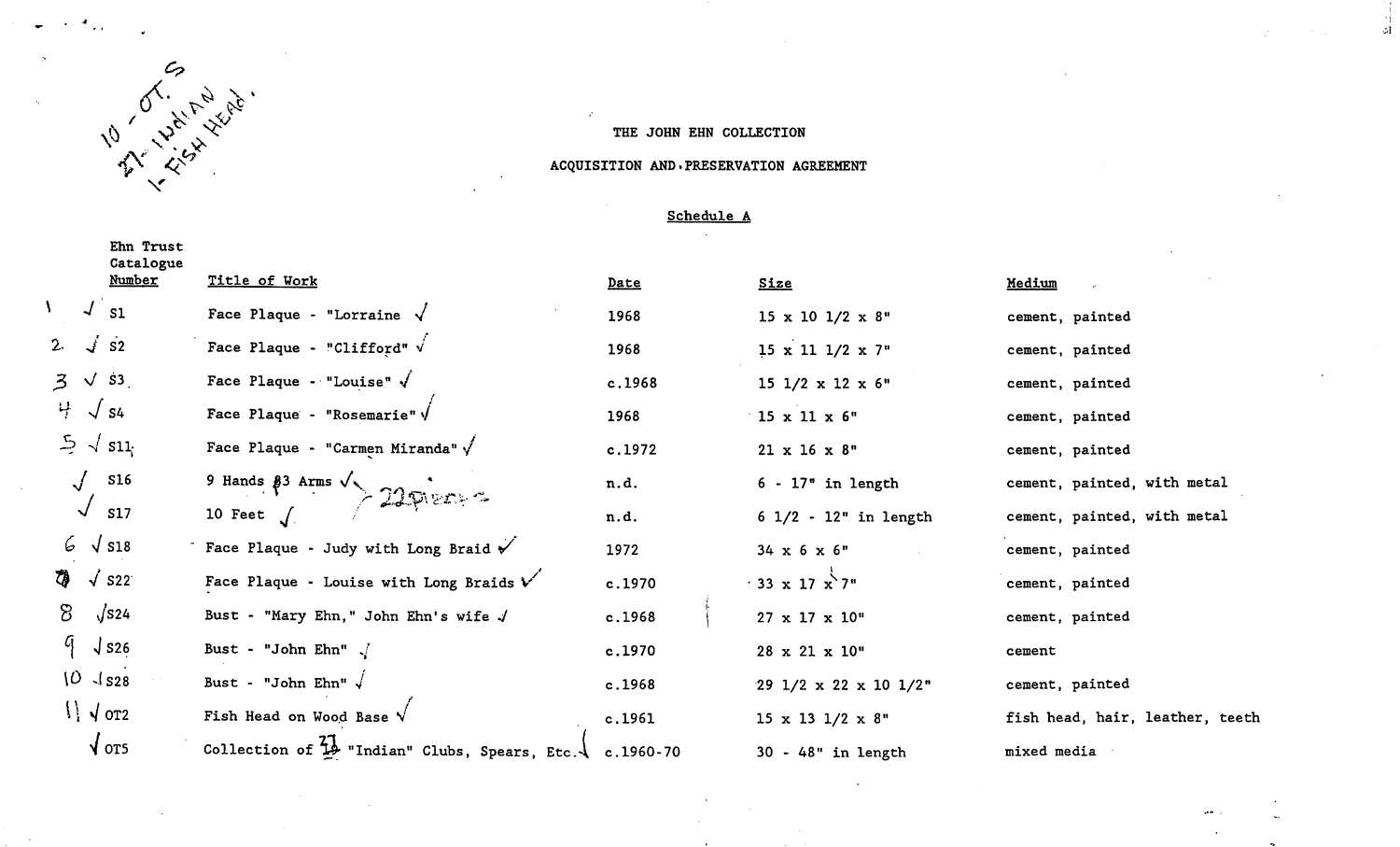

 $\sim$ 

# THE JOHN EHN COLLECTION ACQUISITION AND PRESERVATION AGREEMENT

## Schedule A

 $\label{eq:1} \frac{\partial}{\partial x^2}=\frac{\partial}{\partial y^2}+\frac{\partial}{\partial y^2}+\frac{\partial}{\partial y^2}+\frac{\partial}{\partial y^2}+\frac{\partial}{\partial y^2}+\frac{\partial}{\partial y^2}+\frac{\partial}{\partial y^2}+\frac{\partial}{\partial y^2}+\frac{\partial}{\partial y^2}+\frac{\partial}{\partial y^2}+\frac{\partial}{\partial y^2}+\frac{\partial}{\partial y^2}+\frac{\partial}{\partial y^2}+\frac{\partial}{\partial y^2}+\frac{\partial}{\partial y^2}+\frac{\partial}{\partial y^2}+\frac{\partial}{\partial y^2}+\frac{\partial}{\partial y^2}+\frac{\partial$ 

|                                 | Ehn Trust<br>Catalogue                                             |        |                                 |                                 |
|---------------------------------|--------------------------------------------------------------------|--------|---------------------------------|---------------------------------|
| Number                          | Title of Work                                                      | Date   | Size                            | Medium                          |
| $\sqrt{2}$<br>S1                | Face Plaque - "Lorraine $\sqrt{}$                                  | 1968   | 15 x 10 1/2 x 8"                | cement, painted                 |
| $\overline{S2}$<br>$\mathbf{2}$ | Face Plaque - "Clifford" V                                         | 1968   | 15 x 11 1/2 x 7"                | cement, painted                 |
| $3 \sqrt{53}$                   | Face Plaque - "Louise" $\sqrt{}$                                   | c.1968 | 15 $1/2 \times 12 \times 6$ "   | cement, painted                 |
| 屮<br>$\sqrt{S4}$                | Face Plaque - "Rosemarie" V                                        | 1968   | $15 \times 11 \times 6$ "       | cement, painted                 |
| $5 \sqrt{311}$                  | Face Plaque - "Carmen Miranda" y                                   | c.1972 | $21 \times 16 \times 8$ "       | cement, painted                 |
| $\sqrt{516}$                    | 9 Hands $\beta$ 3 Arms $\searrow$ 22 Piers =                       | n.d.   | $6 - 17"$ in length             | cement, painted, with metal     |
| $\sqrt{317}$                    | 10 Feet $\int$                                                     | n.d.   | $6$ $1/2$ - $12"$ in length     | cement, painted, with metal     |
| $6\sqrt{518}$                   | Face Plaque - Judy with Long Braid $\checkmark$                    | 1972   | $34 \times 6 \times 6$ "        | cement, painted                 |
| $\sqrt{S22}$<br>$\mathbf{a}$    | Face Plaque - Louise with Long Braids $\sqrt{}$                    | c.1970 | $.33 \times 17 \times 7$ "      | cement, painted                 |
| $\sqrt{524}$<br>$8^{\circ}$     | Bust - "Mary Ehn," John Ehn's wife ./                              | c.1968 | 27 x 17 x 10"                   | cement, painted                 |
| q<br>$\sqrt$ S <sub>26</sub>    | Bust - "John Ehn" $\sqrt$                                          | c.1970 | 28 x 21 x 10"                   | cement                          |
| 10<br>$\sqrt$ S28               | Bust - "John Ehn" $\sqrt{}$                                        | c.1968 | 29 1/2 x 22 x 10 1/2"           | cement, painted                 |
| $\left  \right $ $\sqrt{$ or 2  | Fish Head on Wood Base $\sqrt{}$                                   | c.1961 | $15 \times 13$ $1/2 \times 8$ " | fish head, hair, leather, teeth |
| $\sqrt{0}$                      | Collection of $14$ "Indian" Clubs, Spears, Etc. $\sqrt{c.1960-70}$ |        | 30 - 48" in length              | mixed media                     |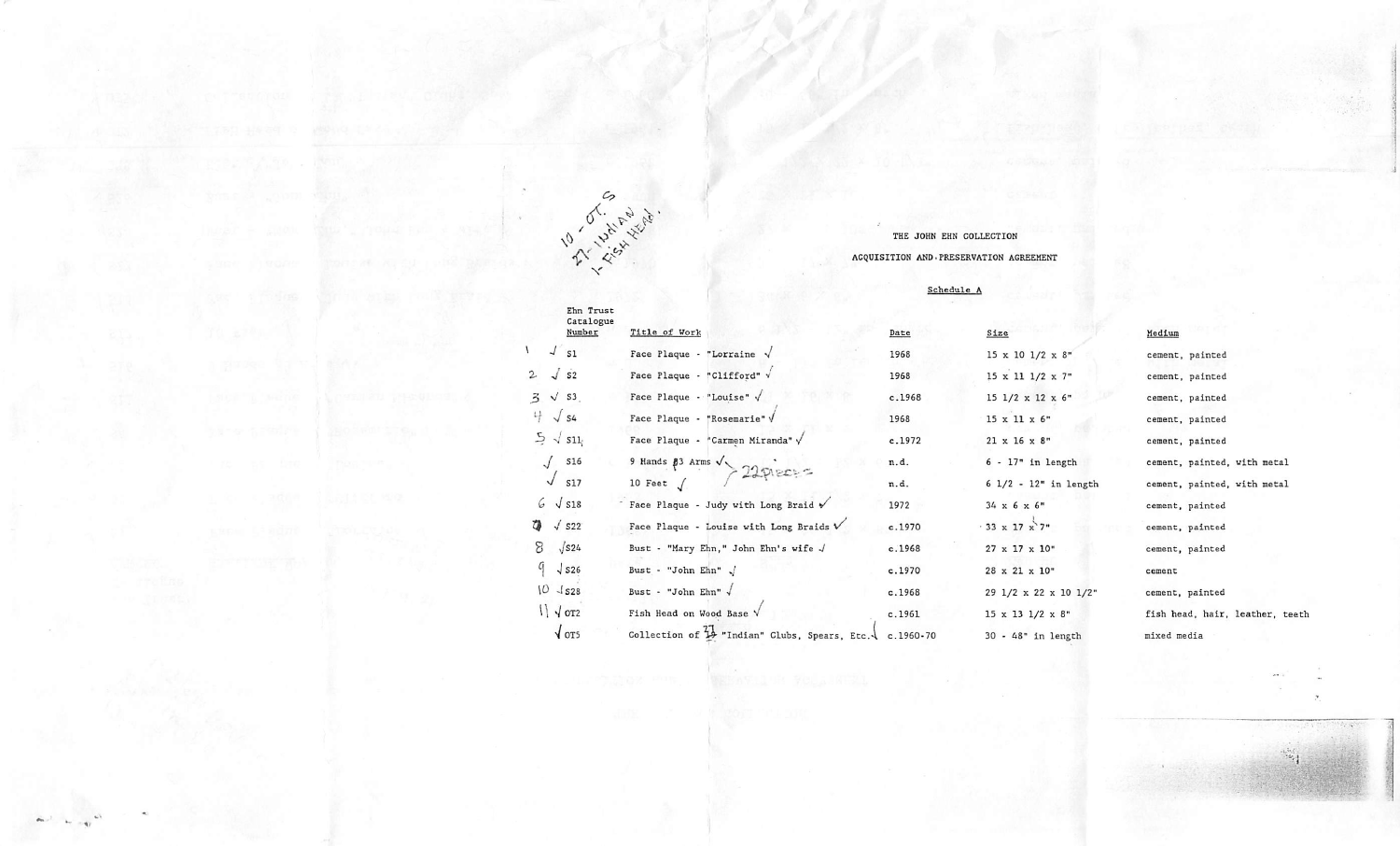# Schedule A/Page Two 'PER '

|                                | Ehn Trust<br>Catalogue |                                                                             |         |                                          | <u>Medium</u>                       |
|--------------------------------|------------------------|-----------------------------------------------------------------------------|---------|------------------------------------------|-------------------------------------|
|                                | Number                 | SIAN<br>Title of Work                                                       | Date    | <b>Size</b>                              |                                     |
| $V$ or 8                       |                        | Sign - "Cowboys. ?. " _ WONIEN BLACKSMITHS                                  | c.1963. |                                          | wood, paint                         |
|                                |                        | Sign - "July 4, $1771$ "                                                    | c.1963  |                                          | wood, paint                         |
| $2 \vee$ or 10                 |                        | Memory Board (Double Rope Border)                                           | c.1970  | 29 $1/2 \times 28$ $1/2 \times 3$ "      | mixed media                         |
| $3 \nu 0^{0119}$               |                        | Memory Board with Guns and Snake Skin                                       | c.1968  | $22 \times 45 \times 3^{n}$              | mixed media                         |
| $4.0$ or 23<br>$5 \sqrt{0142}$ |                        | Panchovilla Collage and article from<br>the National Tribung, June 26, 1916 | c.1960  | $13 \frac{3}{4} \times 17 \frac{3}{4}$ " | photographs                         |
| 6<br>$\sqrt{0T44}$             |                        | Photoboard "Winnie Polly" $\sqrt{ }$ .                                      | c.1960  | $22 \frac{1}{2} \times 26$               | photographs                         |
| $7 \downarrow$ ors1            |                        | Open Diary Board $\sqrt{ }$ .                                               | c.1968  | $28 \times 53 \times 5$ 1/2"             | mixed media                         |
| $\frac{1}{6}$ $\sqrt{l}$ or 52 |                        | Shells Board V                                                              | c.1968  | $20 \times 24 \times 2^{n}$              | mixed media                         |
| q                              | <b>OT58</b>            | Photoboard - "Early Americans"                                              | c.1960  | $14$ $1/4$ x 50 $1/4$ <sup>"</sup>       | photographs                         |
| $\frac{5}{10}$ $\sqrt{0}$ 0T59 |                        | Photoboard                                                                  | c.1961  | $28 \times 60$ "                         | photographs, found objects on frame |
|                                |                        |                                                                             |         |                                          |                                     |

Unnumbered Photo Collages

(in photo documentation, these are shown on the page with 0T60)

 $\ket{\emptyset}$  . Collage with large color photo of Old Trapper John Ehn with full length cement figures, a long news article, and other color and<br>black and white photos  $\sqrt$ 

 $\mathbf{a} \bullet \mathbf{b}$ 

 $14$  b. Collage with all black and white photos, one of Indians on horseback in upper right corner  $\sqrt{2}$  d. Collage of black and white photos, mostly of hunters showing their "trophies"  $\sqrt{2}$ 

 $\mathscr{D}_{\mathscr{P}_{\mathbb{Q}^d}}$